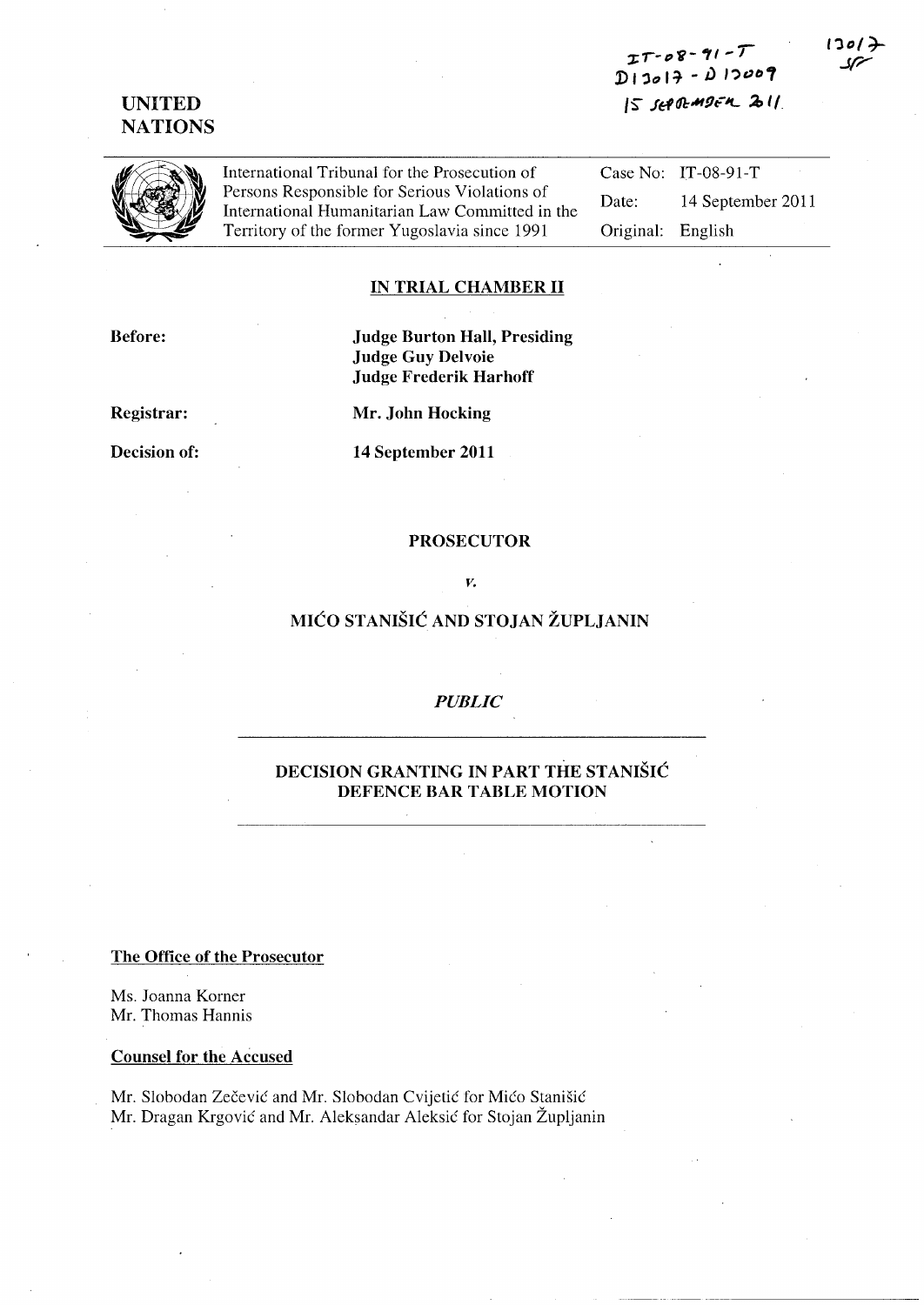## **I. INTRODUCTION**

1. Trial Chamber II ("Trial Chamber") of the International Tribunal for the Prosecution of Persons Responsible for Serious Violations of International Humanitarian Law Committed in the Territory of the former Yugoslavia since 1991 ("Tribunal") is seised of the "Stanisic Defence Bar Table Motion", filed on 22 July 2011 with annexes A, B, and C ("Motion"), whereby the Defence of Mico Stanisic ("Defence") seeks the admission into evidence of 156 documents contained in Annex A from the bar table.<sup>1</sup> On 26 July 2011, the Defence filed a supplement to its Motion ("Supplement"), providing the English translation of Annex C, which was pending at the time of filing of the Motion. $<sup>2</sup>$ </sup>

2. On 5 August 2011, the Prosecution responded, partially opposing the Motion ("Response").<sup>3</sup> On 12 August 2011, the Defence sought leave to reply and filed a proposed reply ("Reply").<sup>4</sup>

## **11. SUBMISSIONS**

### 1. Motion

3. Recalling the Trial Chamber's Order on Revised Guidelines on the Admission and Presentation of Evidence ("Guidelines")<sup>5</sup> and the general practice of admission of documents from the bar table, the Defence requests the admission into evidence of 156 documents from its Rule 65 ter exhibit list.<sup>6</sup> The Defence submits that the documents proposed for admission are relevant and probative to live issues between the parties in this case and provides detailed submissions on their relevance and provenance in Annex A to the Motion.<sup>7</sup> According to the Defence, the submissions demonstrate, with clarity and specificity, where and how each document fits into its case.<sup>8</sup>

4. With respect to the authenticity and reliability of the documents, the Defence submits that they come from several sources, such as OTP disclosure, including via the Electronic Disclosure System, the Ministry of the Interior of Republika Srpska ("RS MUP"), the Republic of Croatia and

<sup>8</sup>*Id.,* para. 5.

<sup>&</sup>lt;sup>1</sup> Motion, para. 1, Annex A. Annexes B and C are letters from the RS MUP and "Criminal Defence Section" of the State Court of Bosnia Herzegovina, respectively, confirming the documents that each provided to the Defence pursuant to its request for such material. See *id.,* Annexes B, C. •

Supplement to the Stanisic Defence bar table motion, 26 Jul 2011.

<sup>&</sup>lt;sup>3</sup> Prosecution's response to the Stanisic Defence bar table motion, 5 Aug 2011.

<sup>&</sup>lt;sup>4</sup> Request for leave to reply and reply to Prosecution's response to the Stanišić Defence bar table motion, 12 Aug 2011.

<sup>&</sup>lt;sup>5</sup> Order on revised guidelines on the admission and presentation of evidence, 2 Oct 2009.

 $6$  Motion, paras 1-4, referring to the Guidelines issued on 2 Oct 2009.

<sup>7</sup>*Id.,* paras 1,4-5, Annex A. Regarding general submissions on relevance of the categories of documents proposed for admission, see also *id.,* paras 6-20.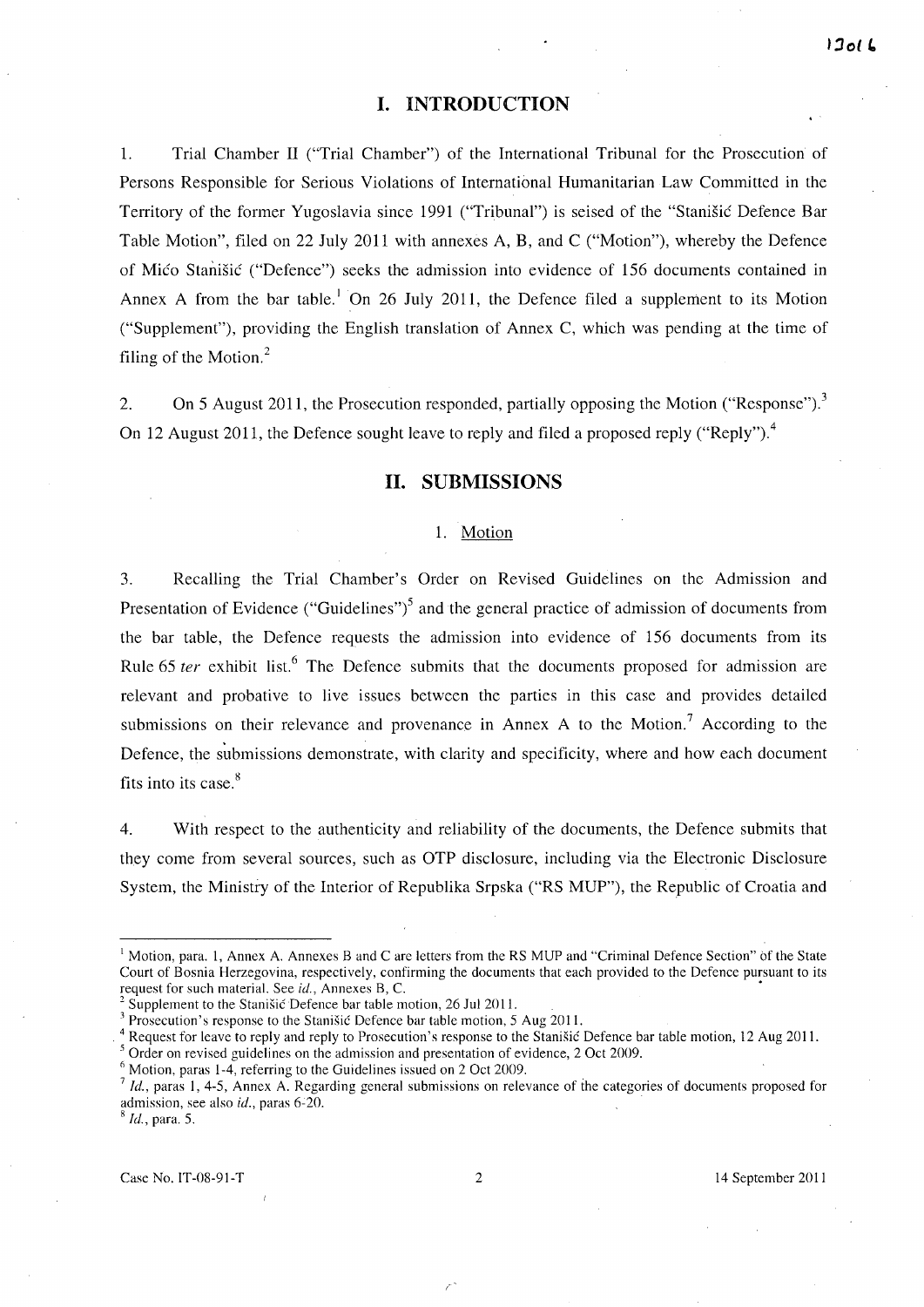the "State Court of Bosnia and Herzegovina – Criminal Defence Section".<sup>9</sup> The Defence also notes that the Trial Chamber has held that "there is no rule preventing the admission into evidence of documents simply because the source was not called to testify, or the document has no signature or stamp." $^{10}$ 

5. Pursuant to the leave of the Trial Chamber,  $\frac{11}{11}$  the Defence also requests the opportunity to supplement its bar table submission in respect of information to be received pursuant to a confidential order of the Trial Chamber issued on 15 July 2011.<sup>12</sup>

### 2. Response

6. The Prosecution opposes the admission into evidence of 73 of the 156 documents that the Defence seeks to tender from the bar table.<sup>13</sup> The Prosecution's specific submissions as to each of the objected documents are set out in Annex A to the Response.<sup>14</sup>

7. Regarding the assessment for admission, the Prosecution argues that documents should be denied admission where "their relevance is ambiguous, rather than self-evident, or where relevance can be inferred only on the basis of several steps of reasoning" as well as generally where their "reliability is facially doubtful".<sup>15</sup>

8. The opposed documents from the bar table, as identified by the Prosecution, fall within one or more of the following six categories: (i) documents that have already been admitted; (ii) documents that lack full translations; (iii) documents that have insufficient indicia of origin or authorship; (iv) documents whose relevance and/or probative value is not adequately articulated in the Motion; (v) documents which would be better tendered through upcoming witnesses; and (vi) documents related to the issue of Party of Democratic Action ("SDA") candidates selected for training in Croatia. <sup>16</sup>

<sup>9</sup>*Id.,* para. 4.

<sup>10</sup>*Ihid.* 

Hearing, 20 Jul 2011, T. 23594-23595.

 $12$  Motion, para. 22.

Response, para. 1.

<sup>14</sup>*Id.,* para. 4, Annex A.

<sup>15</sup>*Id.,* para. 2.

<sup>16</sup>*Id.,* paras 4-17.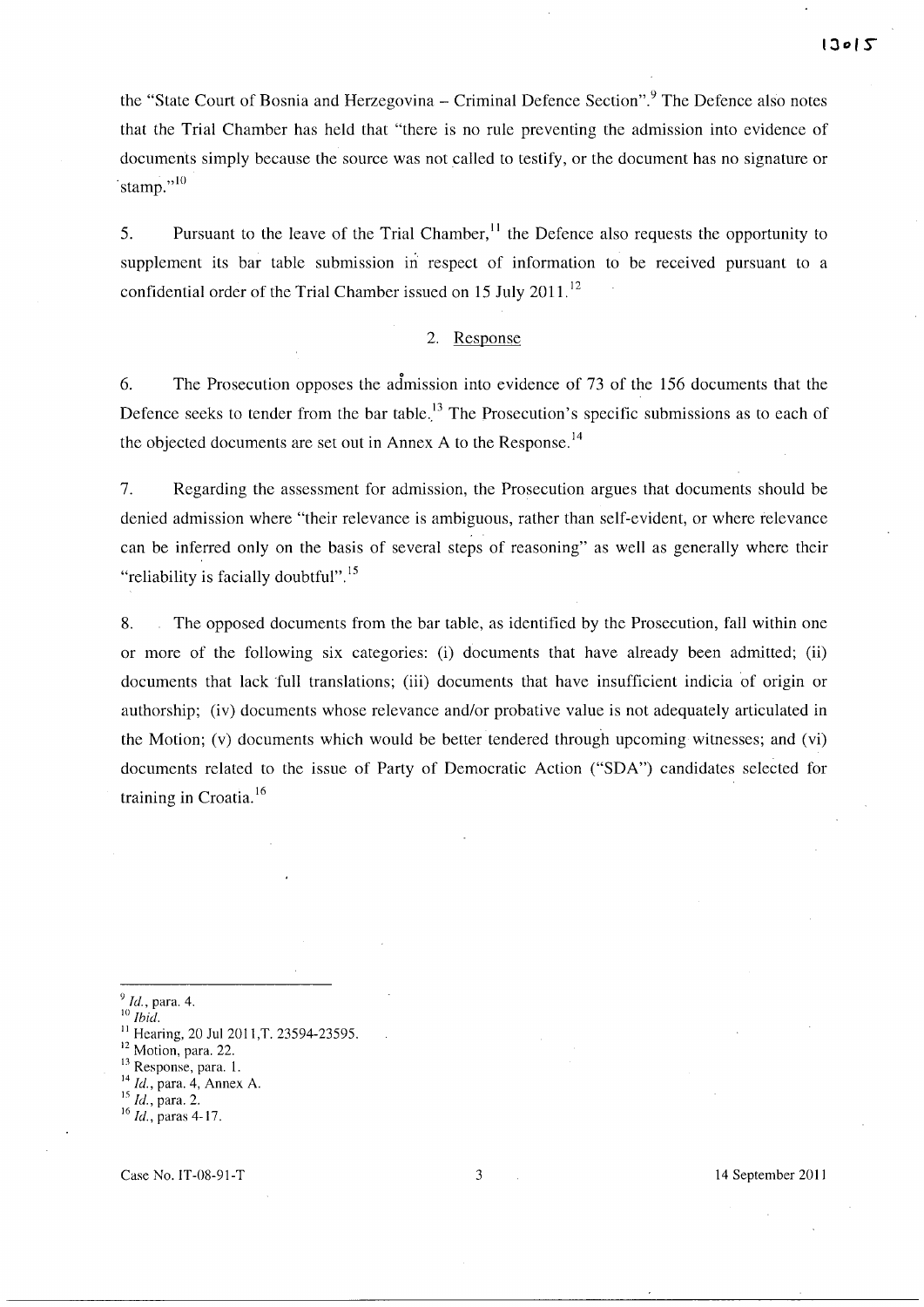#### 3. Reply

9. In reply, the Defence provides further submissions on the relevance and probative value of particular documents to which the Prosecution objects.<sup>17</sup> The Defence also makes specific clarifications in respect of certain documents.  $18$ 

10. The Defence submits that the docmpents objected to by the Prosecution on the basis of authorship and origin were all provided to the Defence by the 'Team for Investigation and Documentation of War Crimes' of the RS MUP and that Simo Tusevljak, the coordinator of this team, testified during the Defence case about the methods of collection and provision of such documents to the Defence.<sup>19</sup>

11. The Trial Chamber will address specific submissions on individual, or categories of, documents in the discussion section below.

## **Ill. APPLICABLE LAW**

12. Admission of evidence from the bar table is a practice established in the case-law of the Tribunal.<sup>20</sup> Evidence may be admitted from the bar table if it fulfils the requirements of Rule 89 of the Tribunal's Rules of Procedure and Evidence ("Rules"), specifically that the item proposed for admission into evidence has sufficient reliability, relevance and probative value in respect of issues in the case.<sup>21</sup> The Trial Chamber may nevertheless exclude evidence if its probative value is substantially outweighed by the need to ensure a fair trial. The Trial Chamber recalls that it has previously held that tendering documents through bar table motions at the end of a party's case is a safety clause designed to ensure that certain documents, which for some reason were not tendered through a witness, can still be included in the trial record.<sup>22</sup> The tendering party must still demonstrate, with clarity and specificity, the relevance of each document and where and how it fits into the party's case.<sup>23</sup> However, even when the requirements of Rule 89 are satisfied, the Chamber retains discretionary power over the admission of the evidence.

 $17$  Reply, paras 5-8, 10.

<sup>&</sup>lt;sup>18</sup> Reply, paras 3, 9.

<sup>19</sup> Id., para. 4.

<sup>&</sup>lt;sup>20</sup> Decision granting in part the Prosecution's bar table motion and granting the Prosecution's supplemental bar table motion, 1 Feb 2011 ("Prosecution Bar Table Decision"), para. 12, and references cited therein. <sup>21</sup>*Ibid.* 

<sup>22</sup>*Ibid.;* Hearing, 26 Noy 2009, T. 3878.

 $^{23}$  Prosecution Bar Table Decision, para. 12, and references cited therein.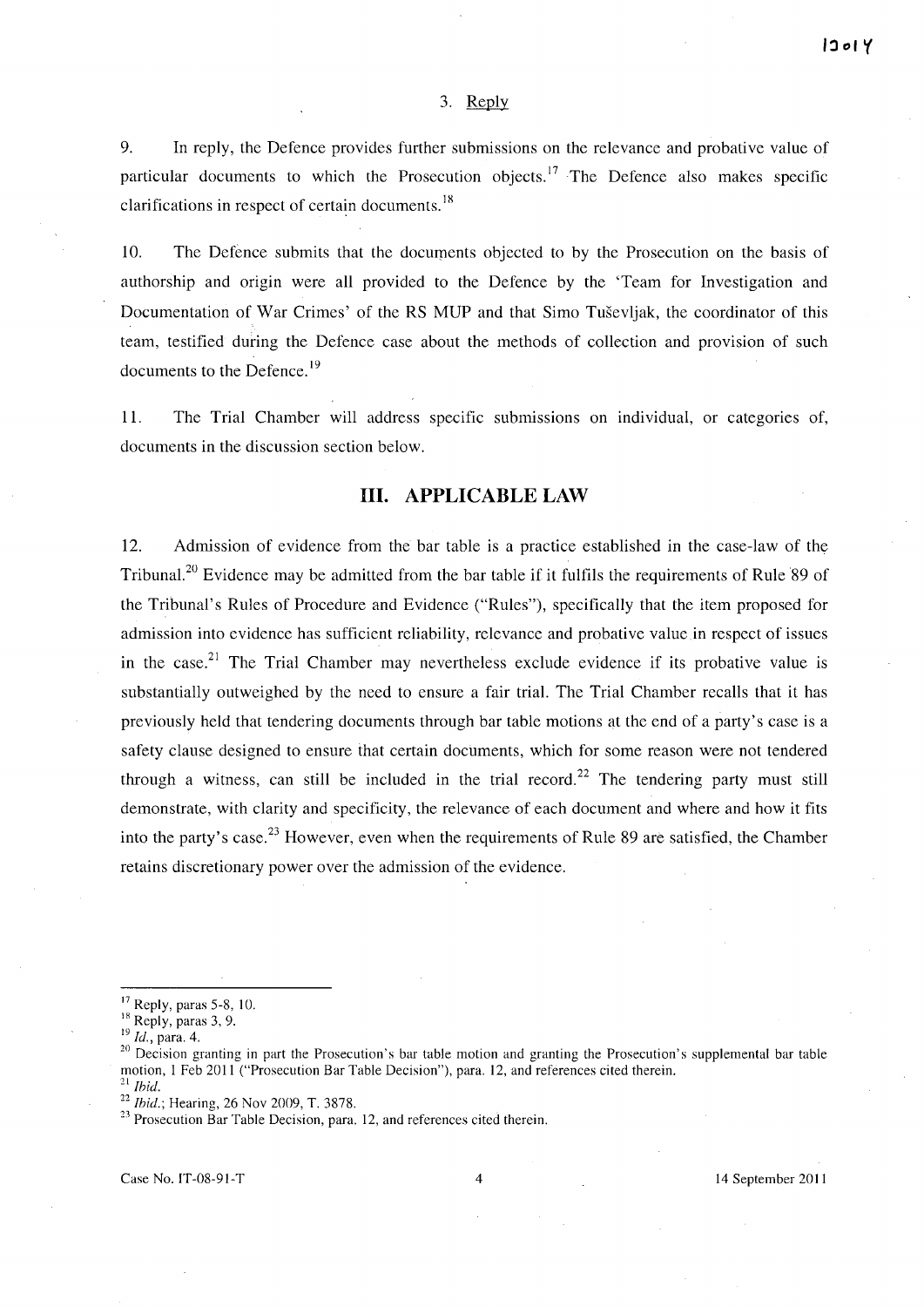## **IV. DISCUSSION**

### **A. Documents to be admitted into evidence**

13. The following three documents have already been admitted into evidence, and therefore, the Defence's request in relation to these documents is moot: Rule 65 *ter* numbers 569Dl as P1800, 593Dl as P1514 and 665Dl as P1858.

14. As a complete English translation has not been provided for Rule 65 *ter* number 659Dl, the Trial Chamber will mark the document for identification, pending the provision of a full translation.

15. The Trial Chamber finds that the following 92 documents from Annex A of the Motion are relevant and probative to issues in the case. **It** is satisfied as to their authenticity for the purposes of Rule 89(C) in light of the evidence on the record and the documentation provided in Annexes C and B of the Motion. **In** respect of the three documents previously marked for identification, the Chamber is now satisfied as to their admissibility. The following documents, therefore, will be admitted into evidence Rule 65 *ter* numbers 12DI, 17DI, 36Dl, 39Dl, 63Dl, 76DI, 78DI, I03DI, 104DI, 118DI, 121DI, 123Dl, 125Dl, 131DI, 136Dl, 175Dl, 180Dl, 235DI, 280DI, 298Dl, 351DI, 352DI, 353Dl, 354Dl, 356DI, 357DI, 358Dl, 366DI, 395Dl, 451DI, 452DI, 453DI, 454Dl, 455Dl, 456DI, 457DI, 458Dl, 459D1, 462DI, 464D1, 472DI, 473Dl, 508DI, 509DI, 522DI, 525DI, 539D1, 570Dl, 571Dl, 572DI, 573D1, 574D1, 575DI, 576DI, 577DI, 594DI, 601DI, 606DI, 647DI, 650DI, 657DI, 661DI, 664DI, 677DI, 682DI, 686DI, 691Dl, 694DI, 746DI, 762DI, 774Dl, 823Dl, 824DI, 898DI, 899Dl, 914DI, 916DI, 918Dl, 925DI, 931DI, 935DI, 936D1, 942DI, 944DI, 945DI, 946DI, 953Dl, 956DI, 957DI, and 960DI, and the documents currently marked for identification as ID203 and ID206.

16. ID540 was previously marked for identification, pending the provision by the Defence of further information on the provenance of this document.<sup>24</sup> The Defence has now provided information confirming that this document was received from the RS MUP upon the request of the Defence,<sup>25</sup> and the Prosecution no longer opposes admission of the document. The Trial Chamber is satisfied as to the document's provenance and therefore will now admit it.

17. The Prosecution objected to the admission of nine documents, ID262MFI, ID267MFI, ID409MFI, ID534MFI, ID535MFI, 501DI, 521Dl, 545DI, 551DI, on the basis that it would be "more appropriate" for these documents to be tendered through the Župljanin Defence military

<sup>24</sup>Mladen Bajagic, 5 May 2011, T. 20237-20238.

 $25$  Motion, Annex A, p. 14, Annex B, item 20.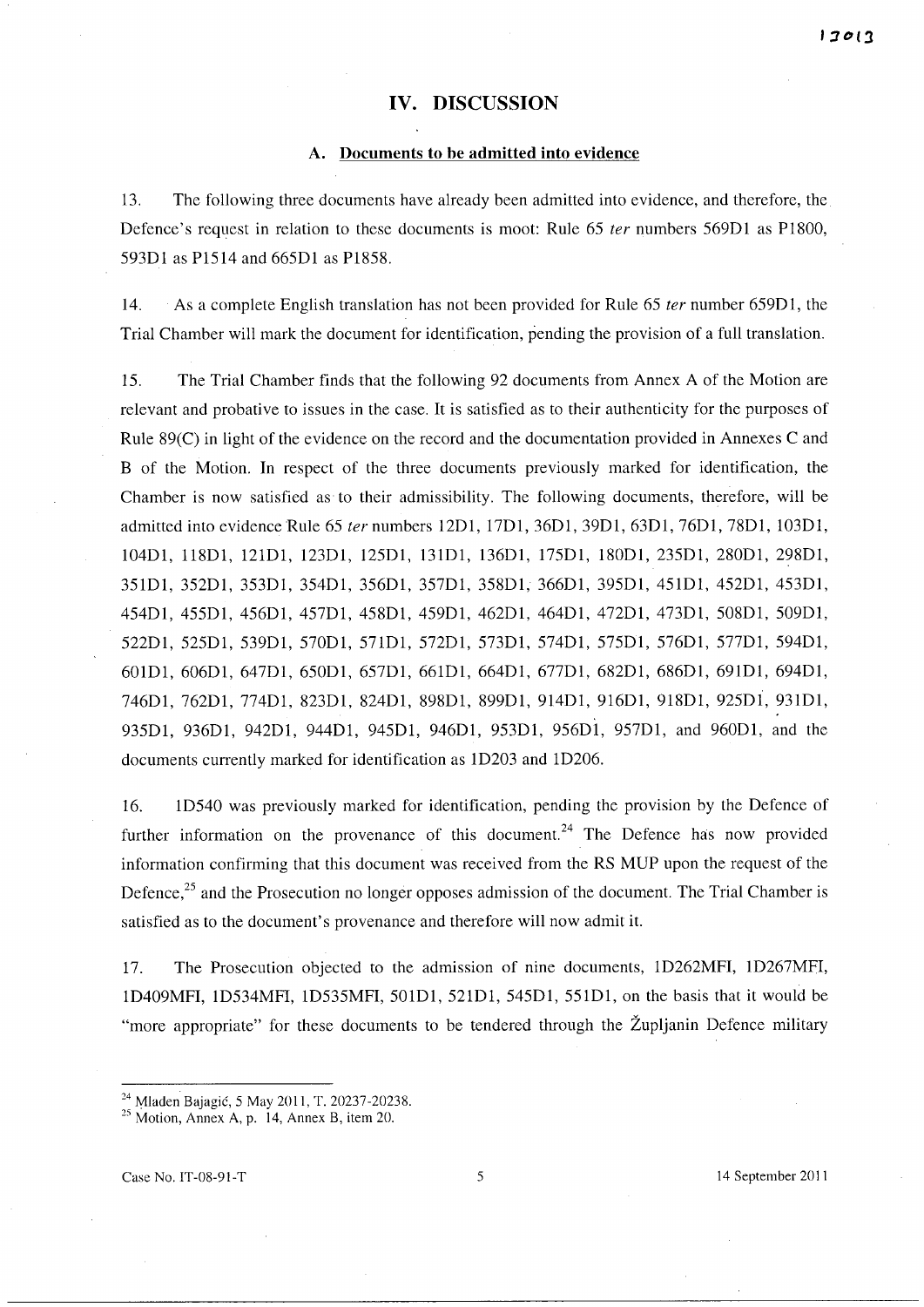expert, Vidosav Kovačević, so that they "can be properly authenticated and put into context."<sup>26</sup> The Trial Chamber considers that the ability of Vidosav Kovačević to comment on these documents does not preclude their admission from the bar table at this time. Furthermore, the Trial Chamber notes that admission of these documents into evidence does not prevent any of the parties from nonetheless putting them to a witness. The Trial Chamber is satisfied as to the relevance, probative value and reliability of these documents and therefore admits them into evidence.

18. The Defence seeks the admission of six documents, IDI25MFI, IDI26MFI, ID127, 728Dl, 896Dl, 897Dl, that relate to SDA candidates selected for training in Croatia and which the Defence submitted are "relevant to challenges of Christian Nielsen's report and reasons for the break-up of the MUP of the Socialist Republic of Bosnia and Herzegovina".<sup>27</sup> The Defence submitted that the records on how many SDA candidates were trained in the Ministry of the Interior of Croatia ("Croatian MUP") can only be assessed if exhibit ID 123, a compilation of referrals by the SDA of candidates for such training, is considered in connection with Rule 65 *ter* number 897Dl, which is a list of persons trained at the  $6<sup>th</sup>$  course conducted by the Croatian MUP and which also states the ethnicity of those trainees.<sup>28</sup> The Defence further submitted that, similarly, the documents marked for identification as 1D125, 1D126, 1D127, which are lists of all candidates put forward for this training, also contain the names of some of the candidates nominated by the SDA and contained in exhibit  $1D123$ <sup>29</sup>. The Prosecution objected to the admission of these documents, arguing that the Defence failed to adequately demonstrate the connection between these documents and exhibit  $1D123.<sup>30</sup>$ 

19. The Trial Chamber is satisfied that some of the names listed in exhibit ID123 are also present in the six documents that the Defence seeks to admit The Trial Chamber considers that the Defence has demonstrated the connection between candidates recommended by the SDA for training in the Croatian MUP (as contained in ID 123) and the lists of persons who received such training (as contained in IDI25MFI, IDI26MFI, IDI27, 728Dl, 896Dl, 897Dl), illustrating that at least some of the candidates referred by the SDA to the Croatian MUP for training did in fact take part in training in Croatia. In light of the analysis submitted and in consideration of the limited purpose of this evidence to challenge the credibility of the witness Christian Nielsen, the Trial Chamber is satisfied as to relevance, probative value and reliability of these six documents, and therefore admits them into evidence.

 $\frac{26}{15}$  Response, para. 13.

<sup>27</sup> Motion, Annex A, pp 25-26, 28.

<sup>28</sup> Motion, para. 20.

*<sup>29</sup> Id.,* para. 18.

<sup>30</sup>Response, paras 14, 15-17.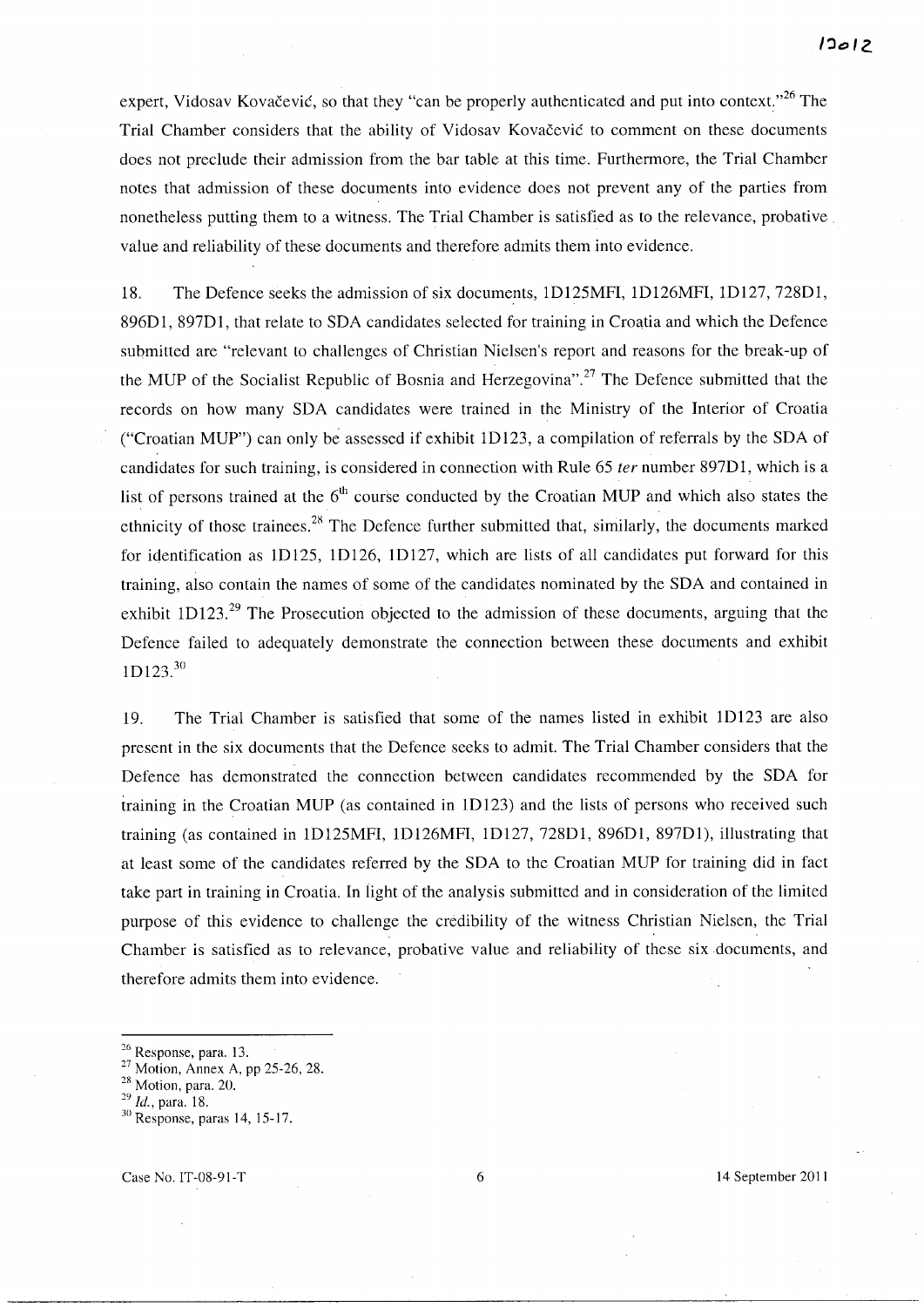### **B. Documents to be denied admission into evidence**

20. The Trial Chamber will deny admission into evidence of the following 46 documents from Annex A of the Motion for the reasons set out below.

21. Rule 65 fer numbers 314DI, 317DI, 318DI, 319DI, 320DI, 321DI, 322DI, 323DI, 324DI, 325DI, 330DI, 335Dl, 345DI, 368DI, 369DI and 373DI as well as documents marked for identification as ID373, ID374,ID655, ID656 and ID657 are criminal reports filed by the police as well as reports from various on-site investigations. The Trial Chamber, having previously admitted a representative number of such documents, $31$  will not receive further materials which are repetitive, add nothing new and have limited or no probative value.

22. Rule 65 ter numbers 579Dl, 600Dl, 923Dl and 95lDI concern matters or events outside the temporal or geographic scope of the indictment. The Trial Chamber finds that these documents are neither relevant nor probative to any issues in the proceedings, nor relevant as contextual information.

23. With respect to Rule 65 ter numbers 276D1, 460D1, 461D1, 658D1, 666D1, 720D1, 721D1, 741DI, 748DI, 826DI, 828DI, 895DI, 9IlDI, 937DI, 94lDI and 950DI, the Trial Chamber finds that these documents lack sufficient relevance and/or probative value to the present case.

24. Rule 65 ter number 820D1 is a record of the remarks and proposals of the Croatian Democratic Union of Bosnia and Herzegovina (HDZ) on the "Statement on the principles for the new constitutional structure of Bosnia and Herzegovina" related to Cutiliero's plan and pre-war negotiations. The Trial Chamber considers the contents of this document to be relevant and potentially probative to the present case. However, rhe Trial Chamber notes that the Defence's only submission as to its provenance is that it is from "Tudjman book", with no further details. $32$ Accordingly, the Trial Chamber finds that the document as tendered by the Defence lacks sufficient reliability for admission into evidence. **In** this regard, the Trial Chamber considers that, given the relevance and potential probative value, it will permit the Defence to tender the original or official archived version of this record of remarks and proposals of the HDZ in order to satisfy the reliability requirement for admission into evidence.

25. The document marked for identification as ID19 contains a chronology of significant events in Bosnia and Herzegovina in 1992. The document is neither signed nor dated, nor is there any indication of its source. As noted by the Prosecution, although this document was provided to the

Case No. IT-08-91-T 7 14 September 2011

<sup>31</sup>See, *e.g.,* Simo Tusevljak, 20 lun 2011, T. 22447-22450.

 $32$  Motion, Annex A, p. 26.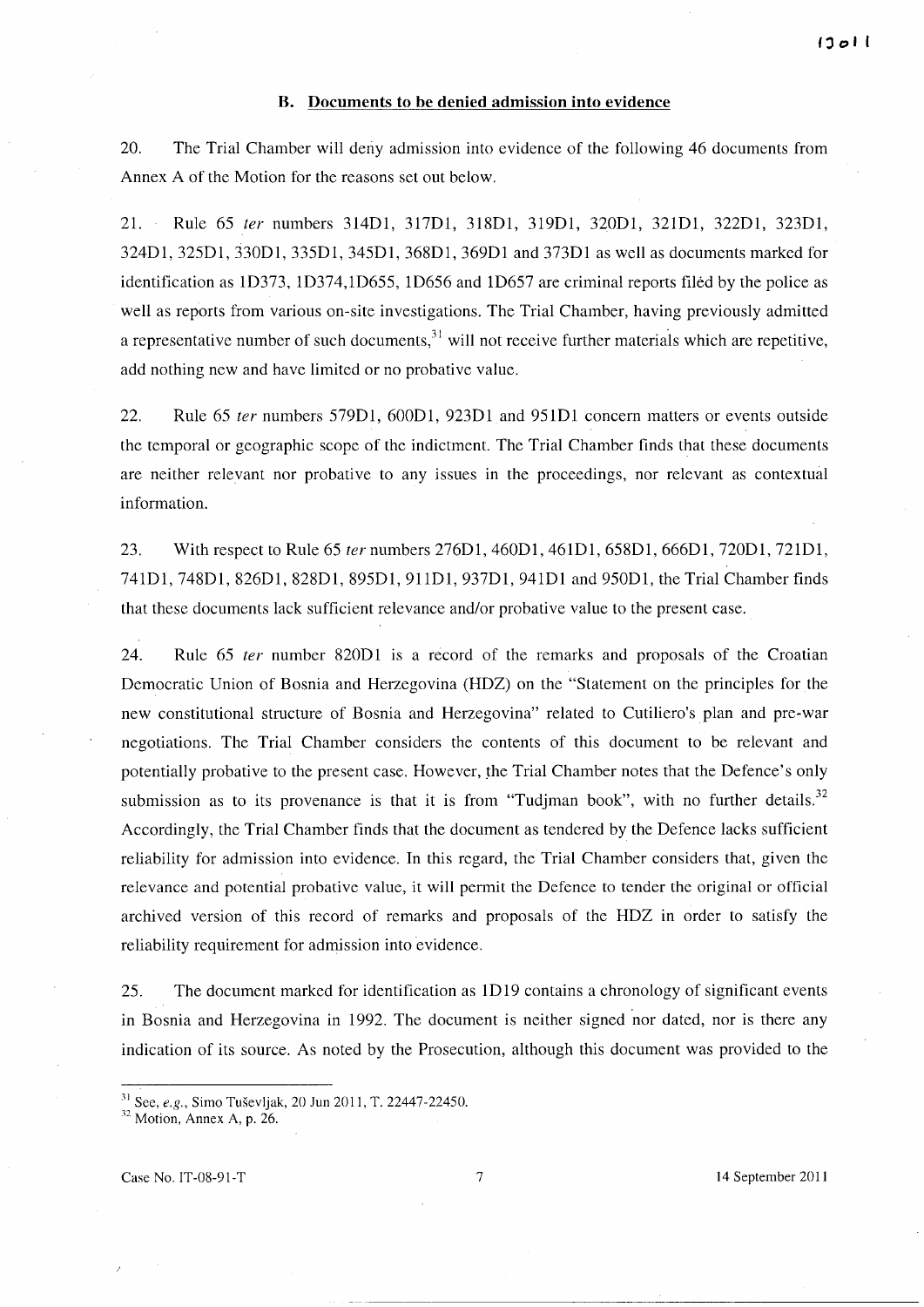Defence by the RS MUP, no further information was provided as to where it was obtained, who authored it, or when it was created.<sup>33</sup> Furthermore, Branko Bašara, the witness to whom this document was shown, did not confirm its contents, other than indicating that he had heard about two events listed in the document and, as regards its author or source, only suggested that' it was "probably" drafted with the assistance of the military organs.<sup>34</sup> In light of these considerations, the Trial Chamber finds that this document lacks sufficient reliability for admission into evidence.

26. Rule 65 ter 834D1 is a letter by one Jasmin Odobašić, who describes himself as "Amor Masovic's deputy" addressed to the Prosecutor of the Tribunal, regarding alleged mistakes committed in relation to exhumations. The submissions of the Defence do not provide any context and background for the allegations and statements contained in the letter. The Trial Chamber finds that it has insufficient information to make an evaluation of the relevance and reliability of this document and therefore denies its admission into evidence.

## **v. DISPOSITION**

27. Pursuant to Rules 65 ter, 89 and 126 bis of the Rules, the Trial Chamber:

**GRANTS** the Defence leave to reply to the Response;

#### **ADMITS INTO EVIDENCE:**

- the documents with the following Rule 65 *ter* numbers: 12D1, 17D1, 36D1, 39D1, 63D1, 76DI, 78DI, 103DI, 104DI, 118DI, 121DI, 123DI, 125DI, 13IDI, 136DI, 175DI, 180DI, 235DI, 280DI, 298DI, 351DI, 352DI, 353DI, 354DI, 356DI, 357DI, 358DI, 366Dl, 395DI, 451DI, 452DI, 453DI, 454DI, 455DI, 456DI, 457DI, 458DI, 459DI, 462DI, 464DI, 472DI, 473DI, 501DI, 508DI, 509Dl, 521DI, 522Dl, 525Dl, 539Dl, 545Dl, 551Dl, 570Dl, 571Dl, 572Dl, 573Dl, 574Dl, 575Dl, 576Dl, 577Dl, 594Dl, 601Dl, 606Dl, 647DI, 650Dl, 657Dl, 661DI, 664DI, 677Dl, 682Dl, 686Dl, 691DI, 694Dl, 728DI, 746Dl, 762Dl, 774Dl, 823Dl, 824Dl, 896Dl, 897Dl, 898Dl, 899Dl, 914DI, 916Dl, 918DI, 925DI, 931DI, 935DI, 936DI, 942DI, 944DI, 945Dl, 946Dl, 953DI, 956Dl, 957Dl and 960Dl; and
- the documents marked for identification as ID203, ID206, ID125, ID126, ID127, ID262, ID267, ID409, ID534, ID535 and ID540;

<sup>33</sup> Response, para. 8, Annex A.

<sup>34</sup> See Branko Basara, 13 Oct 2009, T. 1307-1308.